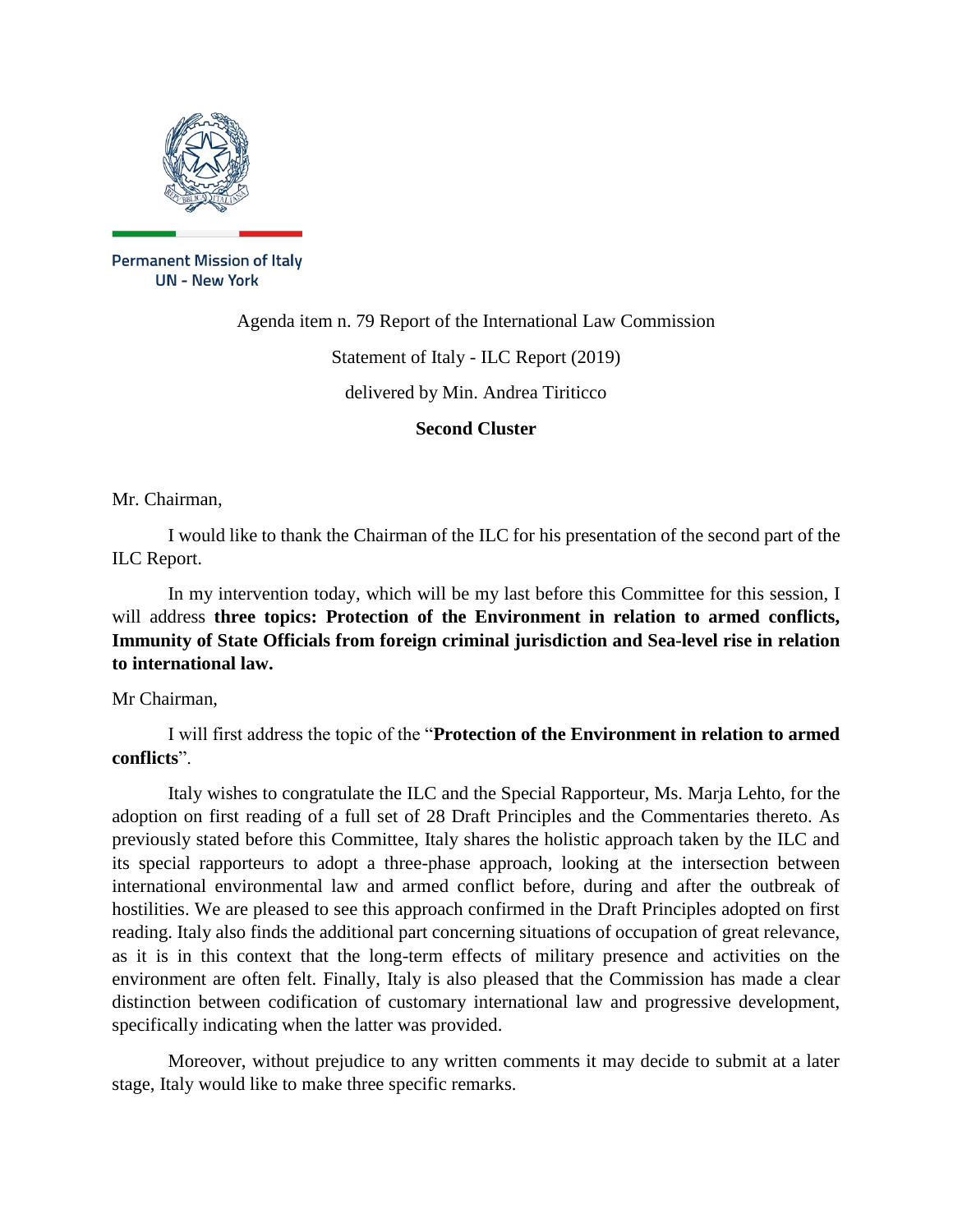**Firstly**, Italy believes that the issue of the impact of armed conflict on the applicability of international environmental agreements should be further studied and reflected in the Draft Principles. The current work seems to lean towards the application of the lex specialis principle on the relationship between law of armed conflicts and international environment law. Yet further clarifications would be welcome on the applicability of environmental treaty obligations not affected by the application of international humanitarian law during an armed conflict. These clarifications would also be warranted for long-term occupations, where lex specialis and the automatic prevalence of international humanitarian law over international environmental law do not fully reflect current needs for protection of both the local population and the environment.

**Secondly**, Italy welcomes the insertion of a specific provision – Principle 9 - on state responsibility for environmental harm during armed conflicts, including the possibility of envisaging compensation for "purely" environmental damage that cannot be financially assessed, as per the practice of the UN Compensation Commission and the recent case law of the International Court of Justice. In this regard, Italy also asks whether the non-prejudice clause in para. 2 on the application of the rules of state responsibility is necessary, considering that para. 1 implements those rules in the specific context of environmental harm caused in armed conflicts and that the Commentary specifies that it is a general provision, applying to all phases considered in the Draft Principles.

**Thirdly**, Italy highlights that, given the broad definition of "occupation" in the relevant part of the Draft Principles, we should further consider the connection between the law of occupation and other branches of international law, especially the law on self-determination, where applicable. It concerns, in particular, the exploitation and use of natural resources, for which current Principle 21 refers to "the benefit of the local population". The Commentary specifies that this reference was drawn from the concept of "protected persons", as specified in Article 4 of the 4th Geneva Convention. Italy would like to see in the Draft Principles – and not only in the commentary - further reference and exploration of the obligations of States stemming from the principle of self-determination and permanent sovereignty over natural resources, including the need to undertake any exploitation of natural resources in accordance with the wishes and for the benefit of the local population. Thus a reformulation of Principle 21 should be considered.

## Mr. Chairman,

I will now turn to the topic of "**Immunity of State officials from foreign criminal jurisdiction**".

Italy would like to thank the Special Rapporteur, Ms. Conception Escobar Hernandez, for producing the Seventh Report, where full consideration of the procedural aspects relating to judicial cooperation between the forum State and the State of the official is given and draft proposals are presented. In this respect, Italy looks forward to the completion of the Drafting Committee's work.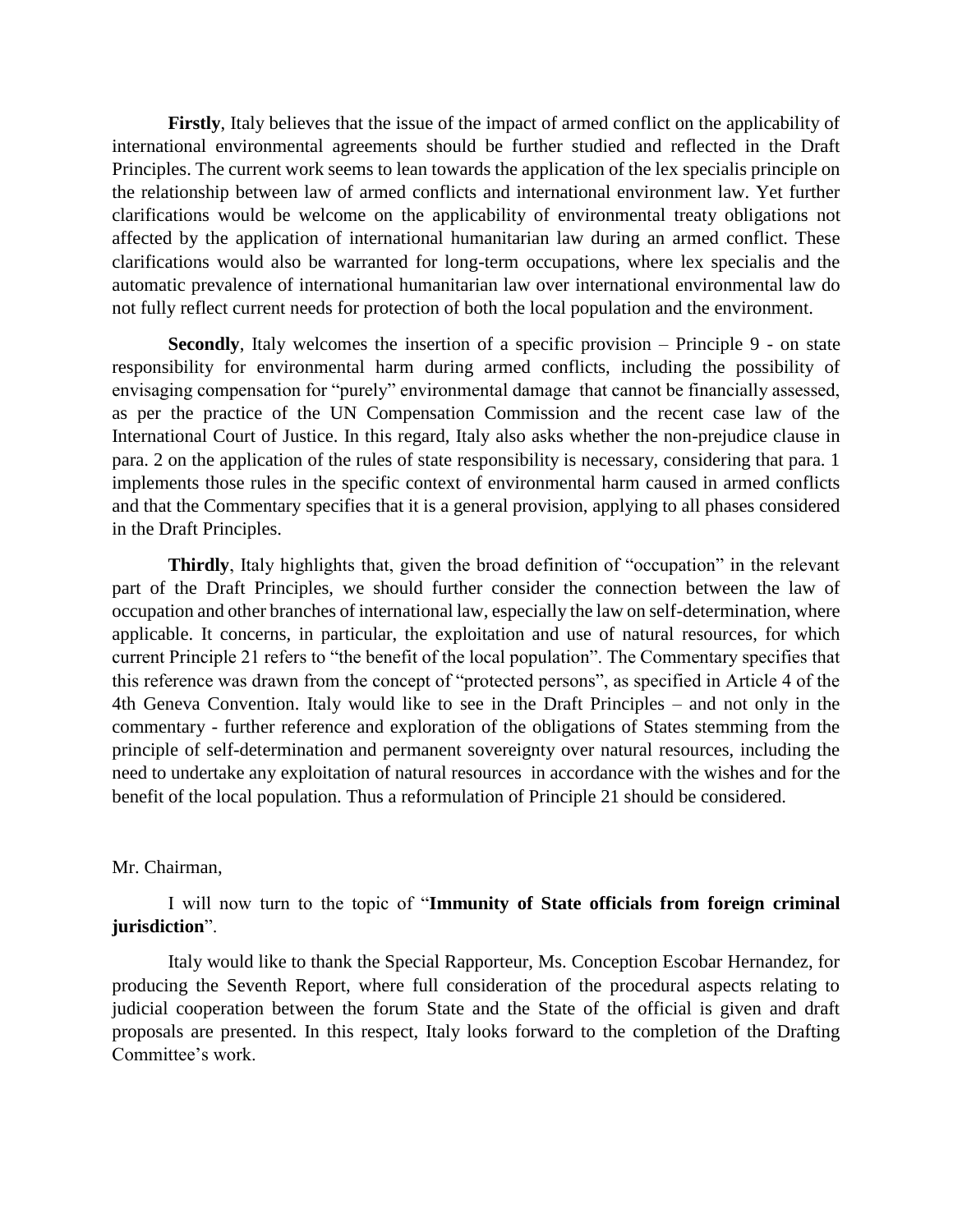As preliminary remarks, Italy would like to express its appreciation for the articulation of the relevant procedural aspects, including the questions of *invocation*, *waiver*, *notification*, *exchange of information*, *transfer of proceedings* and *consultation*. In our view, Part III gives content to the duty of international cooperation in this field, including the need to cooperate in good faith as a means to prevent international disputes.

On the issue of *invocation*, Italy welcomes the distinction made by the Special Rapporteur between *immunity ratione materiae* – conditional upon the invocation by the State of the official – and *ratione personae* - to be applied by the relevant national authorities ex officio - as reflected in the proposed Draft Article 10.

On the other hand, Italy is concerned that the proposed wording of Draft Article 14, paragraph 1, in indicating that "[t]he authorities of the forum State may consider declining to exercise their jurisdiction in favour of the State of the official, transferring to that State criminal proceedings that have been initiated or that are intended to be initiated against the official" introduces a discretionary element, running counter to the precept of the rules on immunity of State officials, which, when applicable, create an obligation to abstain from exercising jurisdiction. Italy understands that the Special Rapporteur also bore in mind a model of judicial cooperation in cases in which the forum State would be entitled to assert jurisdiction and yet it is also of the view that the Draft Articles' primary purpose should be to regulate situations in which immunity *ratione materiae* applies. Italy believes that the provision in point should be revised by the Drafting Committee to keep these concerns into account.

Finally, Italy would like to take this opportunity to reiterate its strong support for the current drafting of Article 7.

## Mr. Chairman,

I would like now turn briefly to the topic, "**Sea-level rise in international law**".

The rise in sea-levels is indeed a major issue, also considering its dramatic impact particularly on developing countries and small islands of the Pacific and the Caribbean. Italy is at the forefront of initiatives addressing the issue of sea-level rise. It is very appropriate to explore the latter's possible repercussions in relation to international law.

Italy would like to express its appreciation for the Commission's approach to the subject. Given the theoretical complexities and the novelty of the topic, Italy believes that a Study Group with rotating Co-Chairs is the most appropriate way to address the Commission's work on the issue. Moreover, the thematic break-down in different areas of study - namely the law of the sea, statehood and protection of persons - is a good starting point. While, at this current stage, Italy is not able to share any specific practice of its own to assist the Commission in developing its work on sea-level rise and the law of the sea, we will be available to contribute and comment on the work of the Commission, once the first substantive report is published.